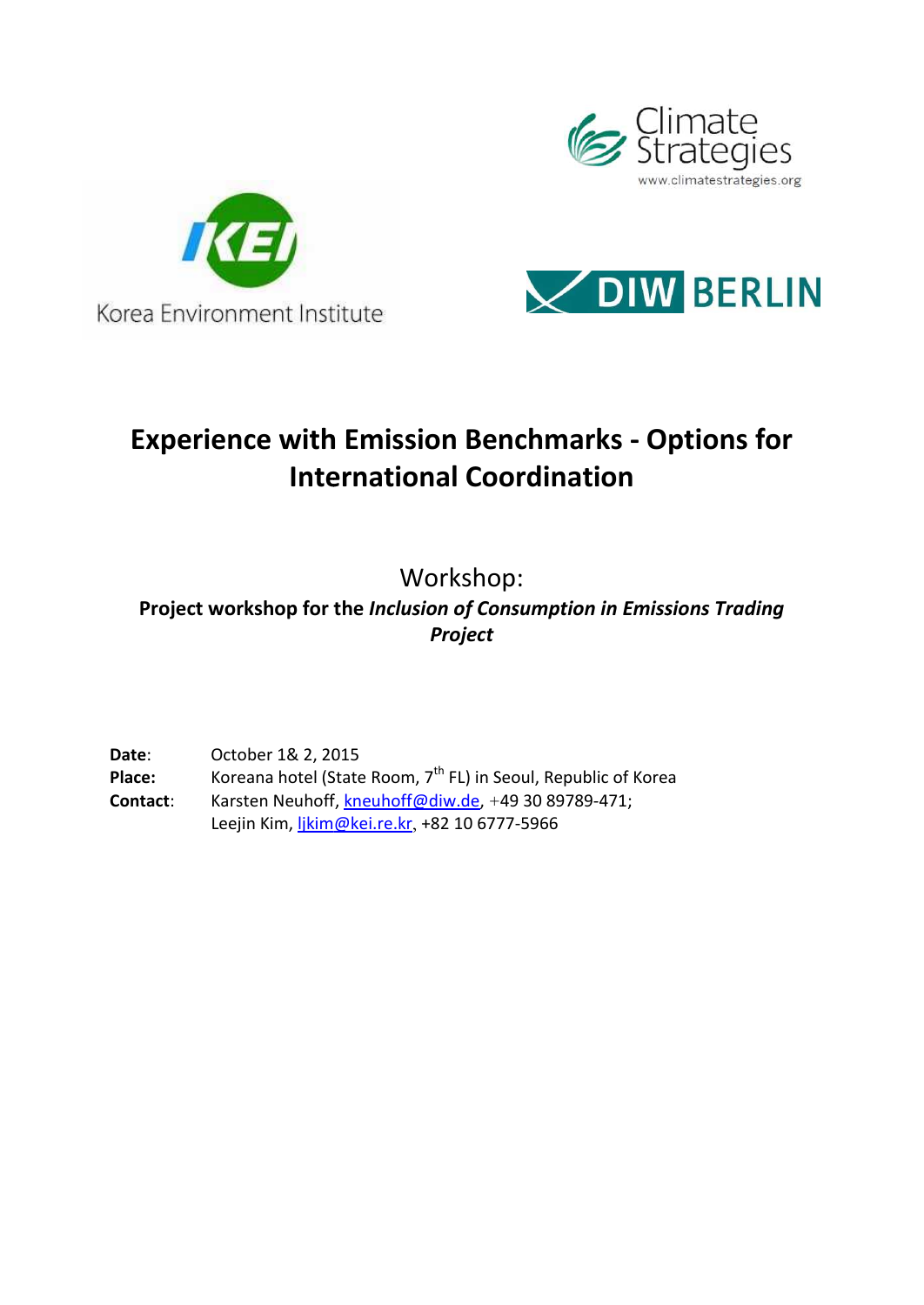In a world of differentiated carbon prices, carbon leakage protection will continue to play an important role in climate policy. Most approaches of carbon leakage protection in carbon intensive materials involve the use of benchmarks. However, determining the appropriate benchmark has raised questions on methodology and data availability and quality. It is the aim of this workshop to learn from the past experience across regions with setting benchmarks for carbon intensive materials sectors and to explore how international cooperation can support the design of benchmarks used different approaches for carbon leakage protection such as Inclusion of Consumption of selected carbon intensive materials in carbon pricing schemes. More specifically, the workshop will address the following issues.

- 1. **Defining benchmarks** what has been the experience with defining and developing benchmarks to date? What are the methodologies applied and data requirements/limitations? How are process related emissions treated across different jurisdictions?
- 2. **Benchmarks and innovation:** what can we achieve through well calibrated benchmarks (efficiency improvements/breakthrough technologies)? How can benchmarks be updated through time in a way that provides a credible investment framework, including incentives for long term capital intensive investments. How can innovation disincentives from benchmarks be avoided?
- **3. Impact on corporate decision making:** can benchmarks be designed in a way that encourages compliance at the benchmark level, beyond the basic economic incentives (signaling effects, comparability across competitors)?
- 4. **Opportunities for international collaboration –**.what is the scope to improve and coordinate methods for designing benchmarks, data collection and data sharing? What are the opportunities and constraints for moving towards international technology benchmarks? What can we learn from international cooperation on ISO (DIN) norms.
- **5. The use of benchmarks for leakage protection in particular in the context of inclusion of consumption –** what needs to be considered in the design and updating methodology and governance to achieve long term leakage protection while providing incentives for innovation and investment.

The workshop will take place in Koreana Hotel (State Room on the  $7<sup>th</sup>$  floor) located in Seoul, Republic of Korea on the  $1<sup>st</sup>$  and  $2<sup>nd</sup>$  of October. An agenda for the workshop as well as a list of participants can be found on the following page.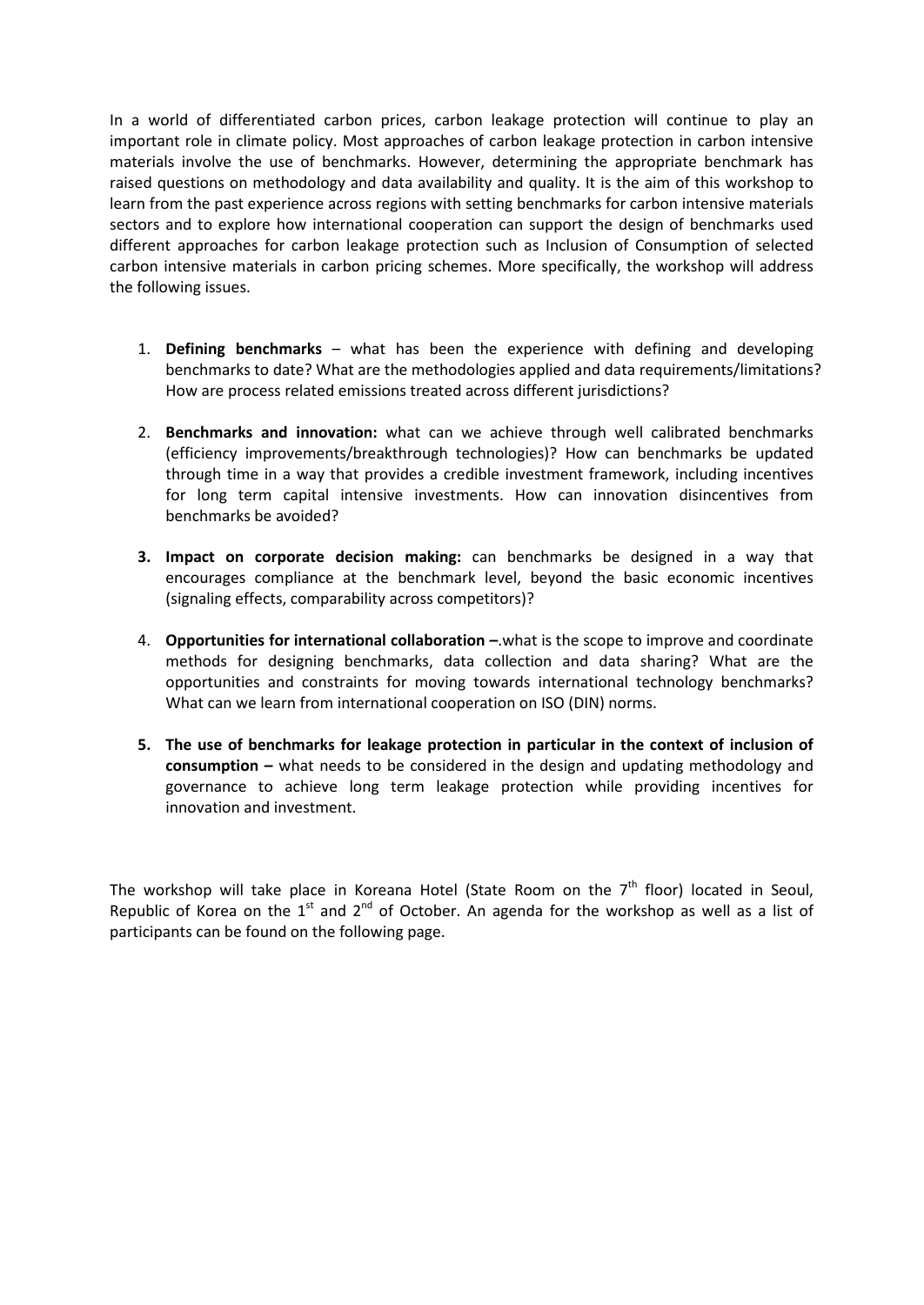## **Agenda**

| <b>Date and Time</b> |             | Program                                                                                                                                                                                                                                                                                                                                      |  |
|----------------------|-------------|----------------------------------------------------------------------------------------------------------------------------------------------------------------------------------------------------------------------------------------------------------------------------------------------------------------------------------------------|--|
|                      | 09:00-09:20 | <b>Registration &amp; Welcome coffee</b>                                                                                                                                                                                                                                                                                                     |  |
| Thursday,<br>1. Oct. | 09:20-09:25 | <b>Opening Remark</b><br>by Sung Yong Gong (Host/Chair of the workshop & senior research<br>fellow, KEI)                                                                                                                                                                                                                                     |  |
|                      | 09:25-09:30 | <b>Welcoming Address</b><br>by Byung Kook Lee (Vice-President, KEI)                                                                                                                                                                                                                                                                          |  |
|                      | 09:30-09:40 | <b>Congratulatory Speech</b><br>by Il-Young Oh (Director, Ministry of Environment)                                                                                                                                                                                                                                                           |  |
|                      | 09:40-10:00 | <b>Introduction to the Workshop</b><br>The role of benchmarks in different leakage protection mechanisms,<br>with particular focus on new approach on the Inclusion of<br>Consumption and Presentation of international comparison of<br>benchmarks for different materials<br>by Karsten Neuhoff (Co-chair & Research Director, DIW Berlin) |  |
|                      | 10:00-10:50 | <b>Session 1. Presentation and Discussion</b><br>US experience with ETS benchmarking (35min.)<br>presented by Richard Dick Morgenstern (Senior Fellow, RFF)<br>Discussion and Q&A (15min.)<br>chaired by Dongsoon Lim (Professor, Dongeu University)                                                                                         |  |
|                      | 10:50-11:40 | <b>Session 2. Presentation and Discussion</b><br>Korea's experience with ETS benchmarking (35min.)<br>presented by Dae-Woong Lim (Principal Partener, Eco&Partners)<br>Discussion and Q&A (15min.)<br>chaired by Dongsoon Lim                                                                                                                |  |
|                      | 11:40-12:30 | <b>Session 3. Presentation and Discussion</b><br>China's experience with ETS benchmarking (35min.)<br>presented by Tong Qing (Associate Professor, Tsinghua University<br>Discussion and Q&A (15min.)<br>chaired by Dongsoon Lim                                                                                                             |  |
|                      | 12:30-14:00 | Luncheon                                                                                                                                                                                                                                                                                                                                     |  |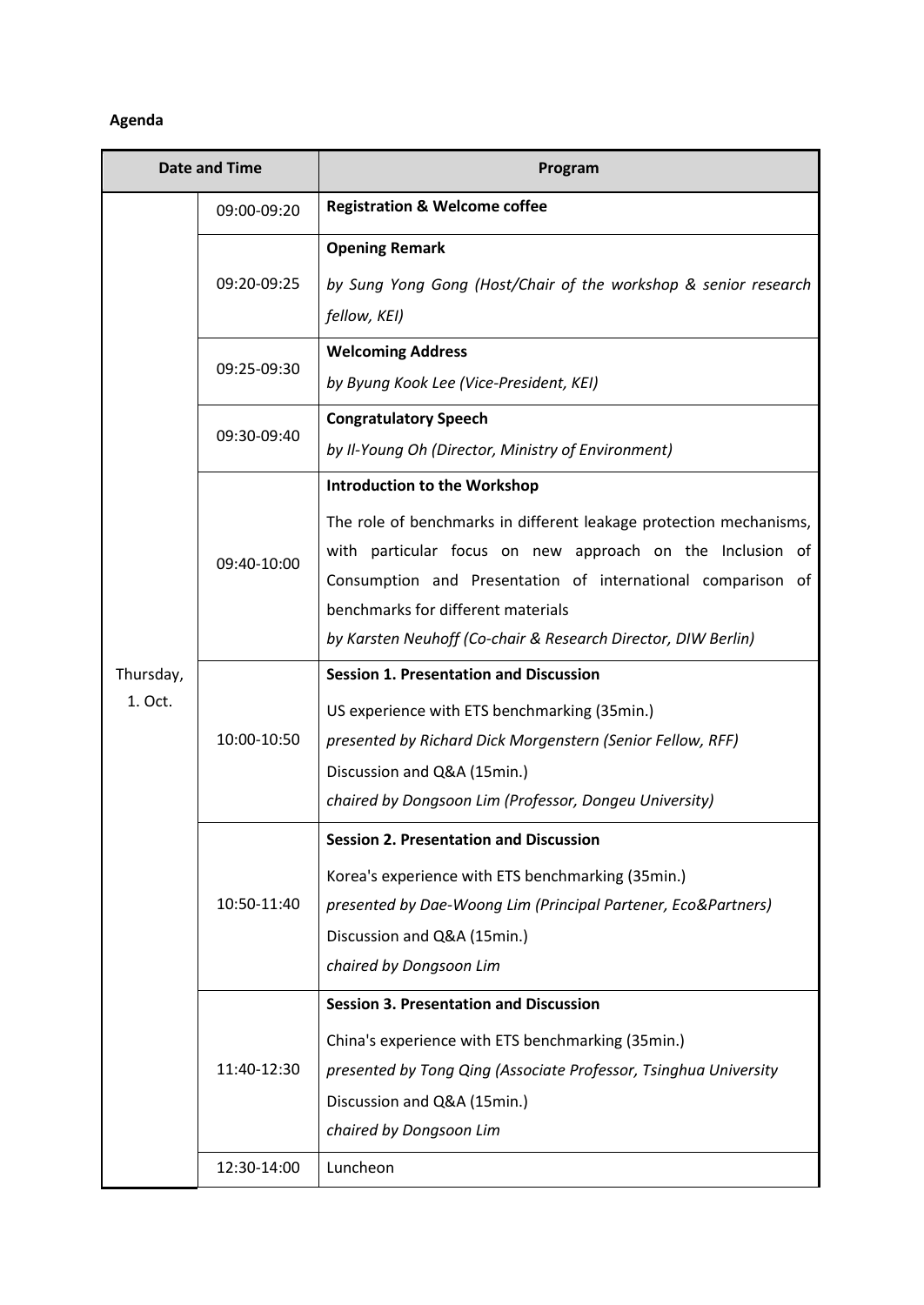|  | <b>Date and Time</b> | Program                                                                                                                                                                                                                                                                                                                                           |
|--|----------------------|---------------------------------------------------------------------------------------------------------------------------------------------------------------------------------------------------------------------------------------------------------------------------------------------------------------------------------------------------|
|  | 14:00-14:50          | <b>Session 4. Presentation and Discussion</b><br>EU experience with ETS benchmarking (35min.)<br>presented by Maarten Neelis (Managing consultant, Ecofys)<br>Discussion and Q&A (15min.)<br>chaired by Sung Yong Gong                                                                                                                            |
|  | 14:50-15:40          | <b>Session 5. Presentation and Discussion</b><br>EU and UK experience with ETS benchmarking (35min.)<br>presented by Alistair Ritchie (Consulting Director/Principal, ICF<br>International)<br>Discussion and Q&A (15min.)<br>chaired by Sung Yong Gong                                                                                           |
|  | 15:40-16:00          | <b>Coffee Break</b>                                                                                                                                                                                                                                                                                                                               |
|  | 16:00-16:50          | <b>Session 6. Presentation and Discussion</b><br>EU and Germany's experience with ETS benchmarking (35min.)<br>presented by Felix Matthes (Research Coordinator, Öko-institute)<br>Discussion and Q&A (15min.)<br>chaired by Sung Yong Gong                                                                                                       |
|  | 16:50-18:00          | <b>Session 7. Group Discussion</b><br>on learning from country cases and exploring implications<br>How can benchmarks be designed to foster innovation?<br>Options for international cooperation to improve the quality of<br>benchmarks<br>Role of benchmarks for upstream allocation and as consumption<br>charge<br>chaired by Karsten Neuhoff |
|  | 18:00                | <b>Workshop Dinner</b>                                                                                                                                                                                                                                                                                                                            |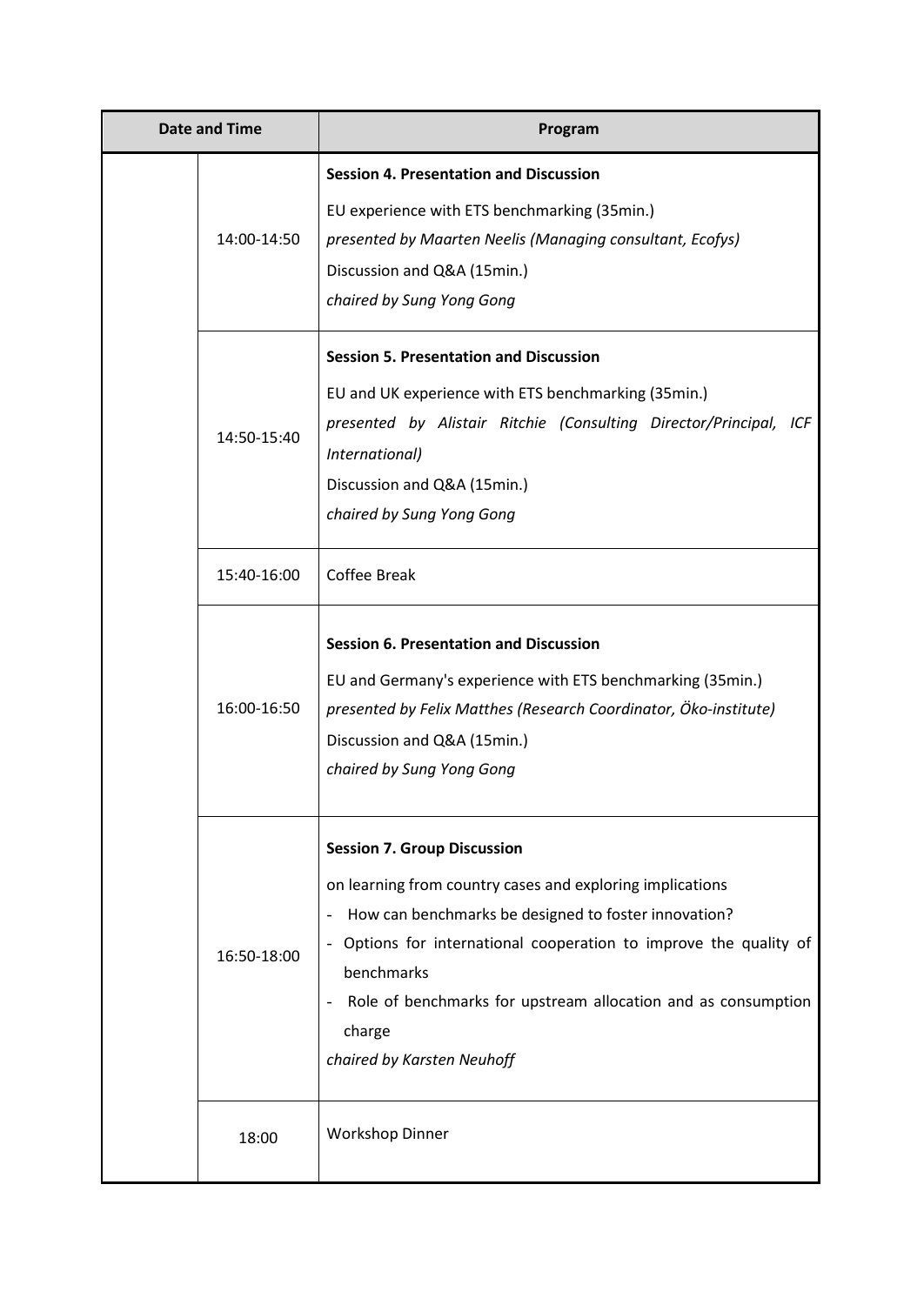| Date and Time      |             | Program                                                                                                                                                                                                                                                                                                                                                                      |  |
|--------------------|-------------|------------------------------------------------------------------------------------------------------------------------------------------------------------------------------------------------------------------------------------------------------------------------------------------------------------------------------------------------------------------------------|--|
| Friday,<br>2. Oct. | 09:00-09:10 | <b>Short Welcoming</b><br>by the chair (Karsten Kneuhoff)                                                                                                                                                                                                                                                                                                                    |  |
|                    | 09:10-10:00 | <b>Session 1. Group Discussion</b><br>on the importance of carbon intensive sectors and their specific<br>mitigation options<br>Why are carbon intensive sectors special? Why is a differentiation<br>of sectors so important?<br>What are the specificities of mitigation options in these carbon<br>intensive sectors?<br>Opening statements by Felix Matthes and Dongsoon |  |
|                    | 10:00-11:00 | <b>Session 2. Group Discussion</b><br>on the leakage protection mechanisms<br>Overview of different leakage protection mechanisms<br>Opening statements by Karsten Neuhoff and Yoon-Gih Ahn (Research<br>Fellow, POSRI)                                                                                                                                                      |  |
|                    | 11:00-11:30 | <b>Coffee Break</b>                                                                                                                                                                                                                                                                                                                                                          |  |
|                    | 11:30-13:00 | <b>Session 3. Group Discussion</b><br>on possibilities for Inclusion of Consumption in the Korean context<br>Overview of different leakage protection mechanisms<br>Opening statements by Vera Zipperer (PhD. candidate, DIW Berlin)<br>and Yong Gun Kim (Senior Research Fellow, KEI)                                                                                       |  |
|                    | 13:00       | <b>Concluding Remarks</b><br>by the chairs (Sung Yong Gong & Karsten Neuhoff)                                                                                                                                                                                                                                                                                                |  |
|                    | 13:15       | Luncheon                                                                                                                                                                                                                                                                                                                                                                     |  |